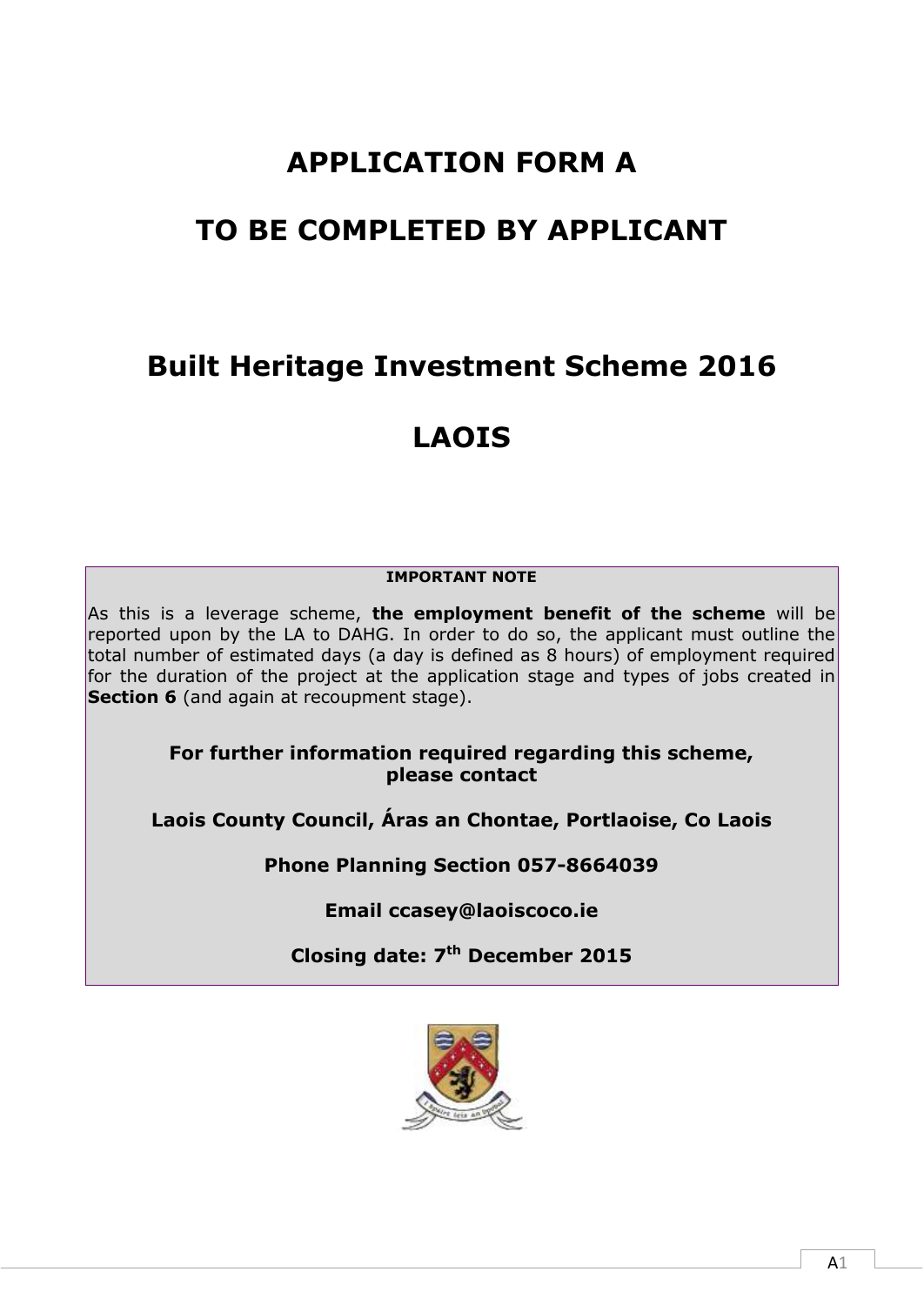#### **PLEASE NOTE THE FOLLOWING BEFORE COMPLETING THIS FORM**

Full detailed instructions for applicants are available in Circular BHIS15/1, published by the Department of Arts, Heritage and the Gaeltacht. This is available on [www.laois.ie](http://www.laois.ie/) or on request. It is the responsibility of the applicant to ensure that all relevant details are supplied. Form A must be fully completed – forms which are incomplete will not be accepted

### The closing date for applications is 7<sup>th</sup> DECEMBER at 12 noon. Applications should be sent, either by post **or email to:**

**Built Heritage Investment Scheme Planning Section Laois County Council Áras an Chontae Portlaoise Co Laois Email [ccasey@laoiscoco.ie](mailto:ccasey@laoiscoco.ie)**

Funding is available at a co-funding rate of 50%. The minimum funding which will be awarded to successful projects is €2,500 (ie total project cost €5,000) and the maximum is €10,000 (ie total project cost €20,000)

#### **The following documents MUST accompany the application:**

- o **Up to date tax clearance cert**
- o **Brief method statement for the works to be carried out, drawn up by a suitably qualified professional (see Circular BHIS 15/1 for details on what this should contain)**
- o **Location map for the structure**
- o **Recent photographs of relevant aspects of the structure**
- o **Quotes for the cost of works to be carried out.**

#### **Completing the Form:**

Please **type** in the relevant information if possible. If handwritten, please use **BLOCK CAPITALS** or ensure script is legible**.** All date entries should be entered in the format **DD/MM/YYYY**

If the structure is not presently in use, its last use must be stated in **Section 3**

If the structure is protected by any legislation other than the Planning Acts (e.g. the National Monuments Acts), this must be stated in **Section 4**

Where planning permission has been applied for but no decision has been made, or where the decision is under appeal, state this and the date of application or appeal in **Section 5**

Where notification is required under section 12 (3) of the *National Monuments (Amendment) Act 1994 (Recorded Monuments)* or under section 5 (8) of the *1987 Amendment Act (Register of Historic Monuments)* details of the date on which the notification was sent to DAHG should be provided in **Section 5**

Where Ministerial consent has been applied for but no decision has been made at the time of application to the Scheme, state this in **Section 5 including the case reference number issued by the National Monuments Service**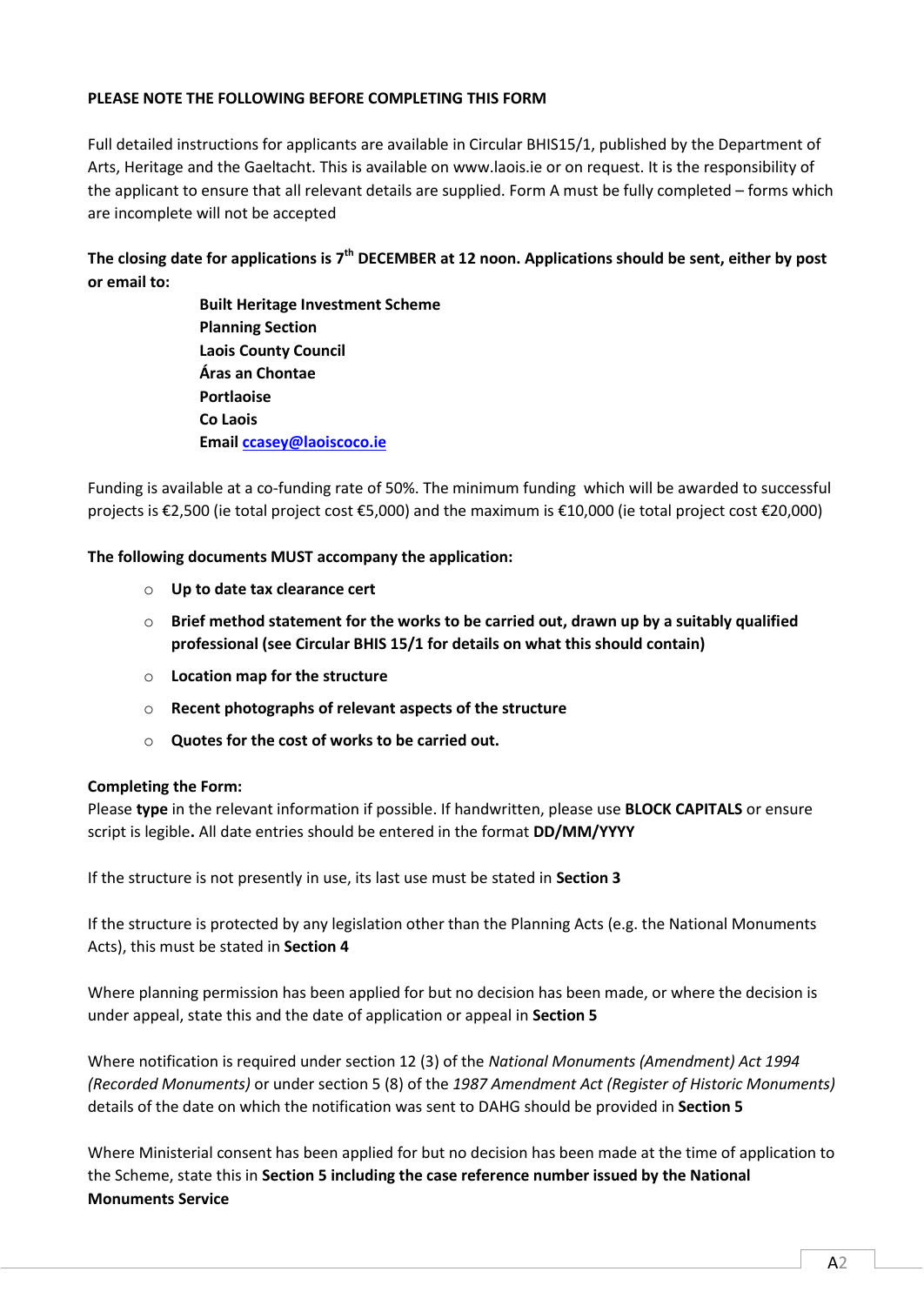The applicant must outline the total number of estimated days (a day is defined as 8 hours) of employment required for the duration of the project at the application stage in **Section 6**.

Details of how the cost of the works, other than the amount of funding sought, is to be met must be stated in **Section 7**. The applicant must indicate the matching amount total and the source of matching funds

The applicant must also indicate any grants, subsidies or assistance from statutory bodies, or sponsorship or assistance from a non-statutory source, received or being sought in **Section 8**. The applicant must also indicate if they have received a determination under Section 482 of the *Taxes Consolidation Act, 1997* (formerly Section 19 of the *Finance Act, 1982*), or are obtaining tax relief under the **Living City Initiative** or under the **Home Improvement Scheme**. If not, the applicant must indicate if they are in the process of applying for a determination or tax relief under *Section 482 of the Taxes Consolidation Act, 1997* (formerly Section 19 of the *Finance Act, 1982*)

All proposed works should follow the conservation principles in the DAHG's *[Architectural Heritage](http://www.ahg.gov.ie/en/Publications/HeritagePublications/BuiltHeritagePolicyPublications/Architectural%20Heritage%20Protection%20Guidelines%20(2011).pdf)  [Protection Guidelines for Planning Authorities](http://www.ahg.gov.ie/en/Publications/HeritagePublications/BuiltHeritagePolicyPublications/Architectural%20Heritage%20Protection%20Guidelines%20(2011).pdf)* (2011) and DAHG's *[Advice Series](http://www.ahg.gov.ie/en/Publications/HeritagePublications/BuiltHeritagePolicyPublications/)* publications. These are available from Government Publications or through any bookshop or to download from: <http://www.ahg.gov.ie/app/uploads/2015/07/Architectural-Heritage-Protection-Guidelines-2011.pdf>

Bats are protected under the EU Habitats Directive. Any proposed works which may affect bats or their roosts should take cognisance of DAHG's bat mitigation guidelines. These are available at: <http://www.npws.ie/publications/irishwildlifemanuals> . Details of these works must be specified if your project is likely to impact on bats (for example roof replacement or repair works.)

Information provided on this form in relation to the structure may be displayed on the websites of the Department of Arts, Heritage and the Gaeltacht and/or Laois County Council.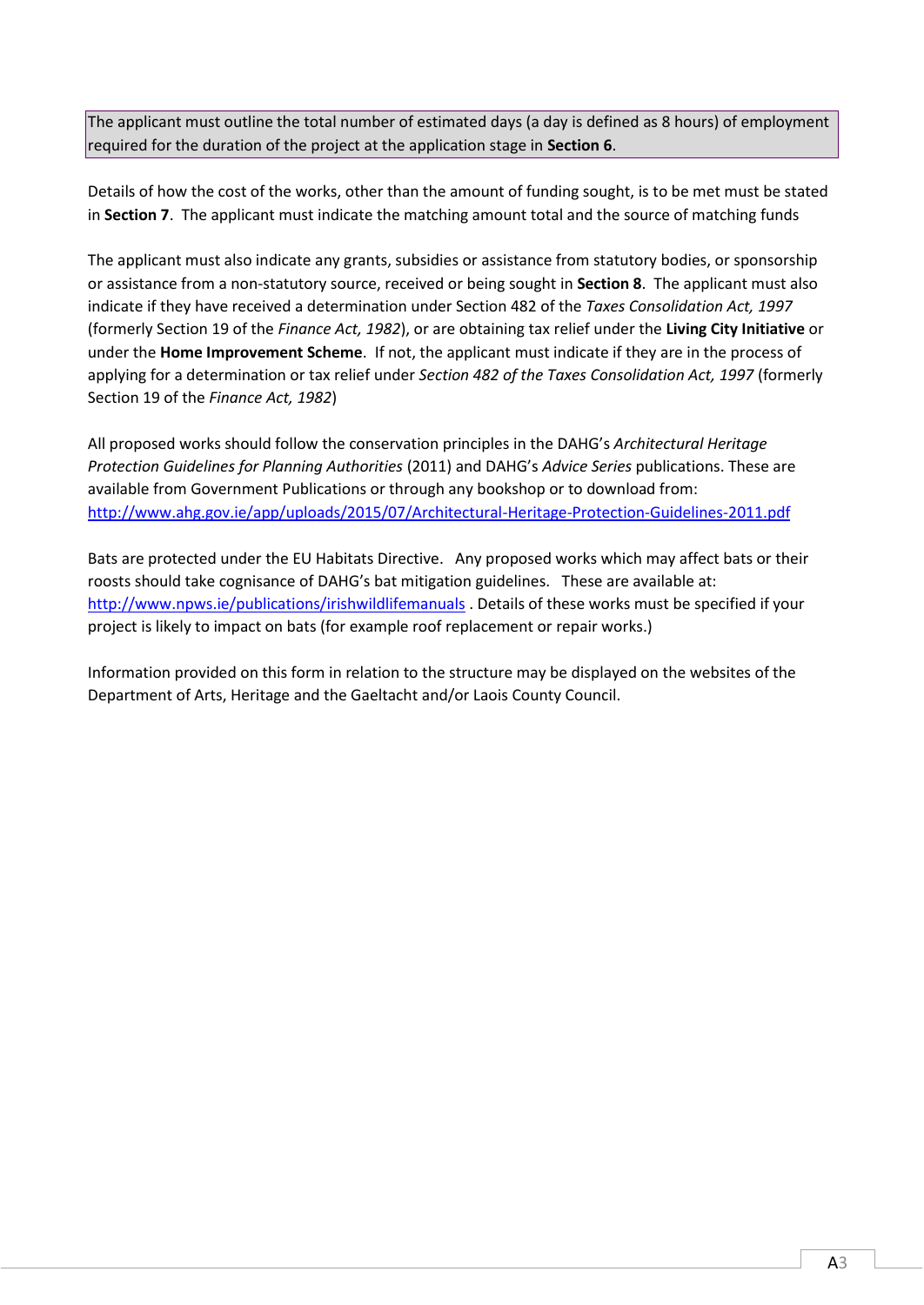# **1. Owner Details (if owner)**

| Owner's Name:                   |              |
|---------------------------------|--------------|
| Address:                        |              |
| Telephone/Mobile Number:        | Email:       |
| Charity Number: (if applicable) |              |
| Tax Clearance Cert Number:      | Expiry Date: |

# **2. Applicant Details (if not owner)**

| Name:                                                                                                                          |                     |
|--------------------------------------------------------------------------------------------------------------------------------|---------------------|
| Address:                                                                                                                       |                     |
| Telephone/Mobile Number:                                                                                                       | Email:              |
| Charity Number:<br>(if applicable)                                                                                             |                     |
| Tax Clearance Cert Number:                                                                                                     | <b>Expiry Date:</b> |
| Please indicate if the consent<br>of the owner been obtained to<br>apply under this scheme and<br>attach consent to this Form. |                     |

### **3. Structure Details**

| Name:                            | Address:                     |
|----------------------------------|------------------------------|
| Year of construction: (if known) |                              |
| Existing (or last) use:          | Proposed use: (if different) |
|                                  |                              |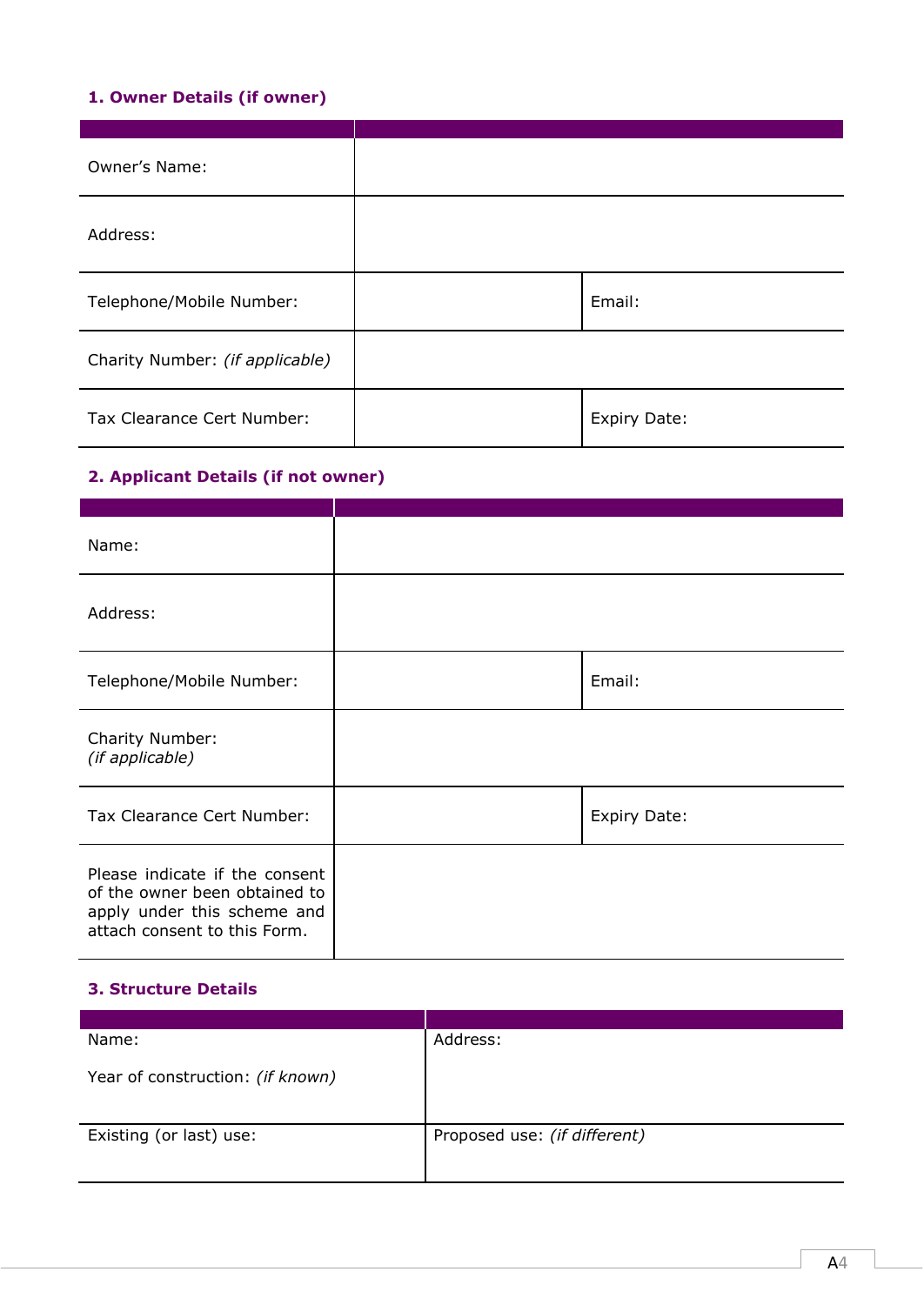# **4. Classification**

|                   |                                                               | Yes or No   If yes: enter registration<br>number |         |
|-------------------|---------------------------------------------------------------|--------------------------------------------------|---------|
|                   | (a) protected under<br>the National<br><b>Monuments Acts?</b> | RMP:                                             |         |
|                   | (b) a protected<br>structure?                                 | RPS:                                             |         |
| Is the structure: | (b) a proposed<br>protected structure?                        |                                                  |         |
|                   | (d) in an $ACA?*$                                             | Name of ACA:                                     |         |
|                   | (e) included in the<br>$NIAH?**$                              | NIAH:                                            | Rating: |

\* ACA = Architectural Conservation Area

\*\* NIAH = National Inventory of Architectural Heritage [\(www.buildingsofireland.ie\)](http://www.buildingsofireland.ie/)

# **5. Statutory Notifications**

|                                                                                                               | <b>Yes or No</b> | If yes: enter date<br>applied/received |
|---------------------------------------------------------------------------------------------------------------|------------------|----------------------------------------|
|                                                                                                               |                  | Date applied:                          |
| Do the proposed works require or have<br>they been granted planning permission?                               |                  | Date received:                         |
|                                                                                                               |                  | Planning Ref. No:                      |
| the<br>proposed works require<br>Do.<br>notification to the Minister under the                                |                  | Date of notification:                  |
| <b>National Monuments Acts?</b>                                                                               |                  |                                        |
| proposed works require<br>the<br>Do.                                                                          |                  | Date applied:                          |
| Ministerial Consent or have they received<br>consent under Section 14 of the National                         |                  | Date received:                         |
| Monuments Act, 1930 (as amended)?                                                                             |                  | Reference No:                          |
| Do any other Statutory Requirements<br>apply?                                                                 |                  | Details:                               |
| Please give details of how the EU<br>Habitats Directive requirements in<br>relation to bats will be addressed |                  |                                        |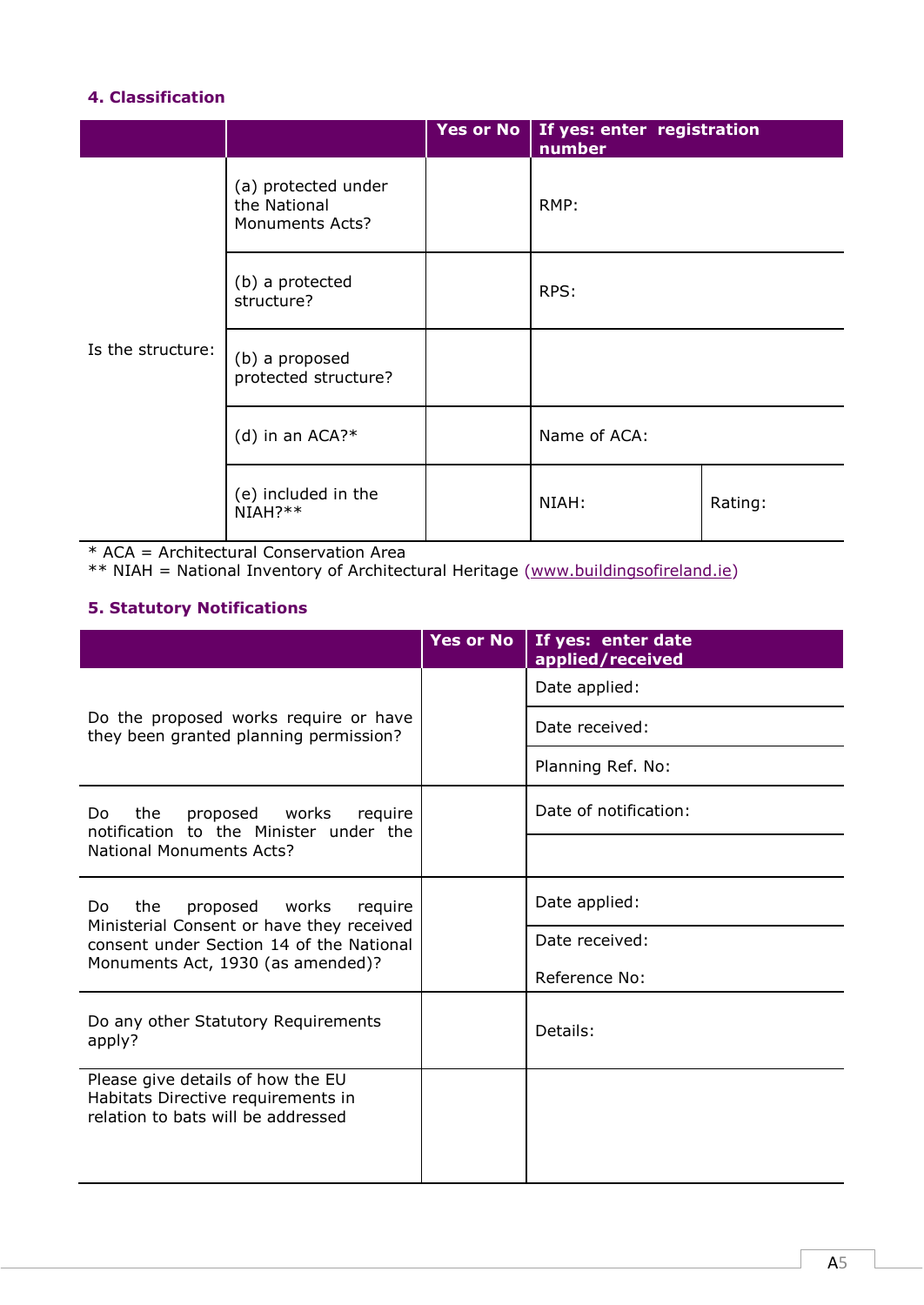# **6. Project Summary**

| -- - - - <b>-</b> -<br>--------------                                                                                                                                                                             |        | <b>Summary</b> |
|-------------------------------------------------------------------------------------------------------------------------------------------------------------------------------------------------------------------|--------|----------------|
| In no more than 300 words, summarise<br>the proposed works having regard to the<br>headings below:<br>(Please also enclose detailed method<br>statement)                                                          |        |                |
| (a) Summary of Works Planned                                                                                                                                                                                      |        |                |
| (b) The significance of the structure                                                                                                                                                                             |        |                |
| (c) The effectiveness of the works                                                                                                                                                                                |        |                |
|                                                                                                                                                                                                                   |        |                |
| (d) Details of Employment Benefit<br>envisaged including:                                                                                                                                                         |        |                |
| j.<br>Total<br>number<br>of<br>days<br>of<br>employment required for duration<br>of project for all employees on<br>the<br>project<br>including<br>construction, professional<br>staff<br>and others (1 day=8hrs) |        |                |
| ij.<br>Types of jobs created for project                                                                                                                                                                          |        |                |
| Start and finish dates of proposed<br>works?                                                                                                                                                                      | Start: | Finish:        |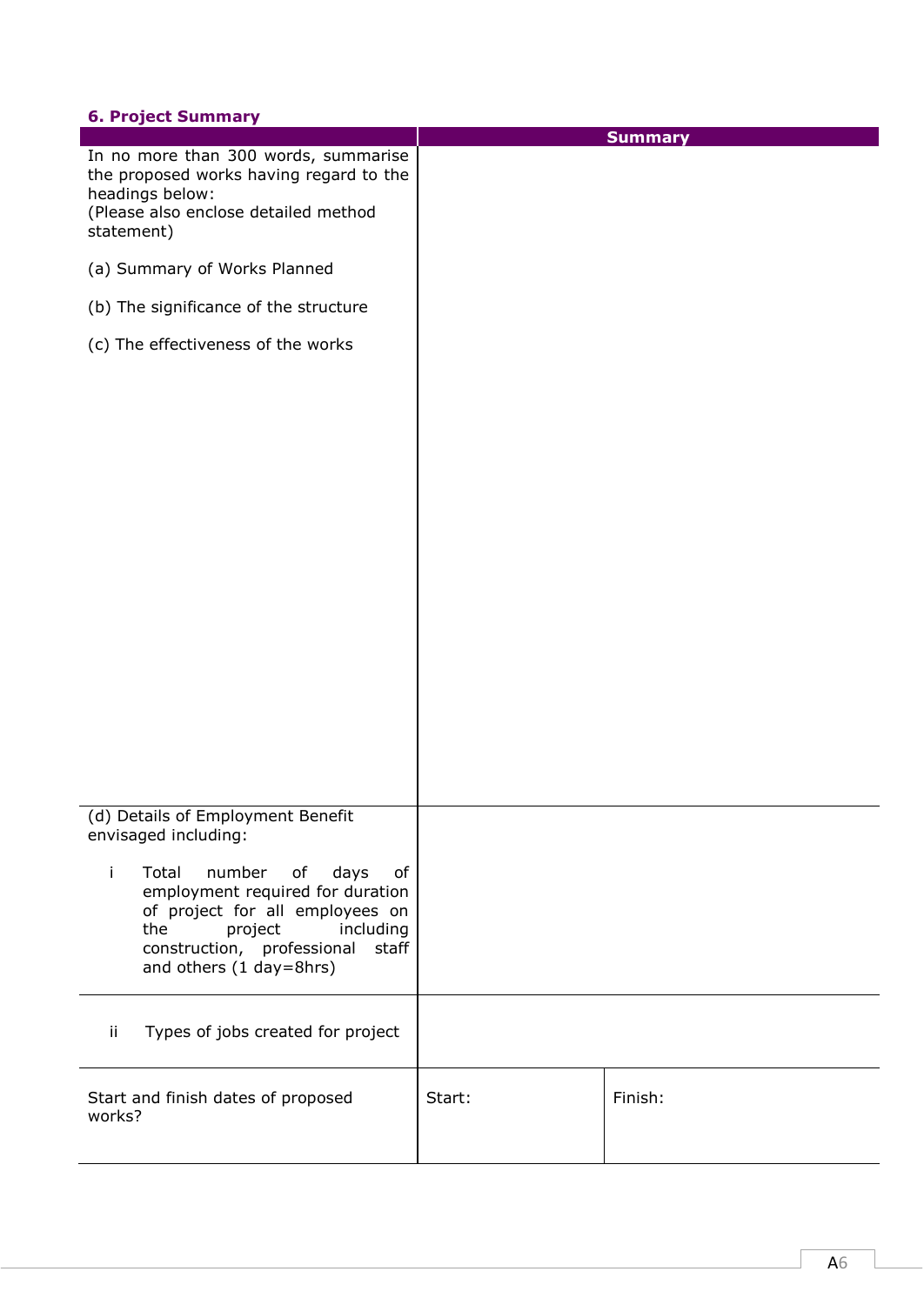### **7. Expenditure in relation to proposed works**

| <b>Estimated Total Costs of Works:</b><br>PLEASE ATTACH QUOTES     | €<br>(excluding VAT) | €<br>(including VAT)                                                                                 |
|--------------------------------------------------------------------|----------------------|------------------------------------------------------------------------------------------------------|
| <b>Estimated Professional Fees:</b><br><b>PLEASE ATTACH QUOTES</b> | €<br>(excluding VAT) | €<br>(including VAT)                                                                                 |
| <b>Total Project Cost</b>                                          | €<br>(excluding VAT) | €<br>(including VAT)                                                                                 |
| <b>Total funding sought:</b><br>(Range €2,500 - €10,000)           | €                    | % of total cost<br><b>NOTE: A maximum of</b><br>50% of the total cost can<br>be allocated in funding |
| Amount of matching funds:                                          | €                    |                                                                                                      |
|                                                                    |                      |                                                                                                      |

# **8. Other Grants & Reliefs**

| Does S482 determination apply to this structure?*                                                         |                                                         |
|-----------------------------------------------------------------------------------------------------------|---------------------------------------------------------|
| Have you applied for S482 tax relief?                                                                     |                                                         |
| Is VAT recoverable?                                                                                       |                                                         |
| Have you applied for other EU/Exchequer funding/Tax<br>Reliefs e.g. Living City/Home Improvement scheme?* |                                                         |
| Have other EU/Exchequer funding /Tax Reliefs been<br>received/refused? **                                 |                                                         |
| $\sigma$ is 400 fit $\tau$ or it is a 400 m                                                               | $\sim$ $\sim$ $\sim$ $\sim$ $\sim$ $\sim$ $\sim$ $\sim$ |

\* Section 482 of the Taxes Consolidation Act, 1997 (formerly Section 19 of the Finance Act, 1982)

\*\* This application will be cross-checked with grant data held by other state agencies (such as the Heritage Council and the DECLG) to verify eligibility for funding under this scheme)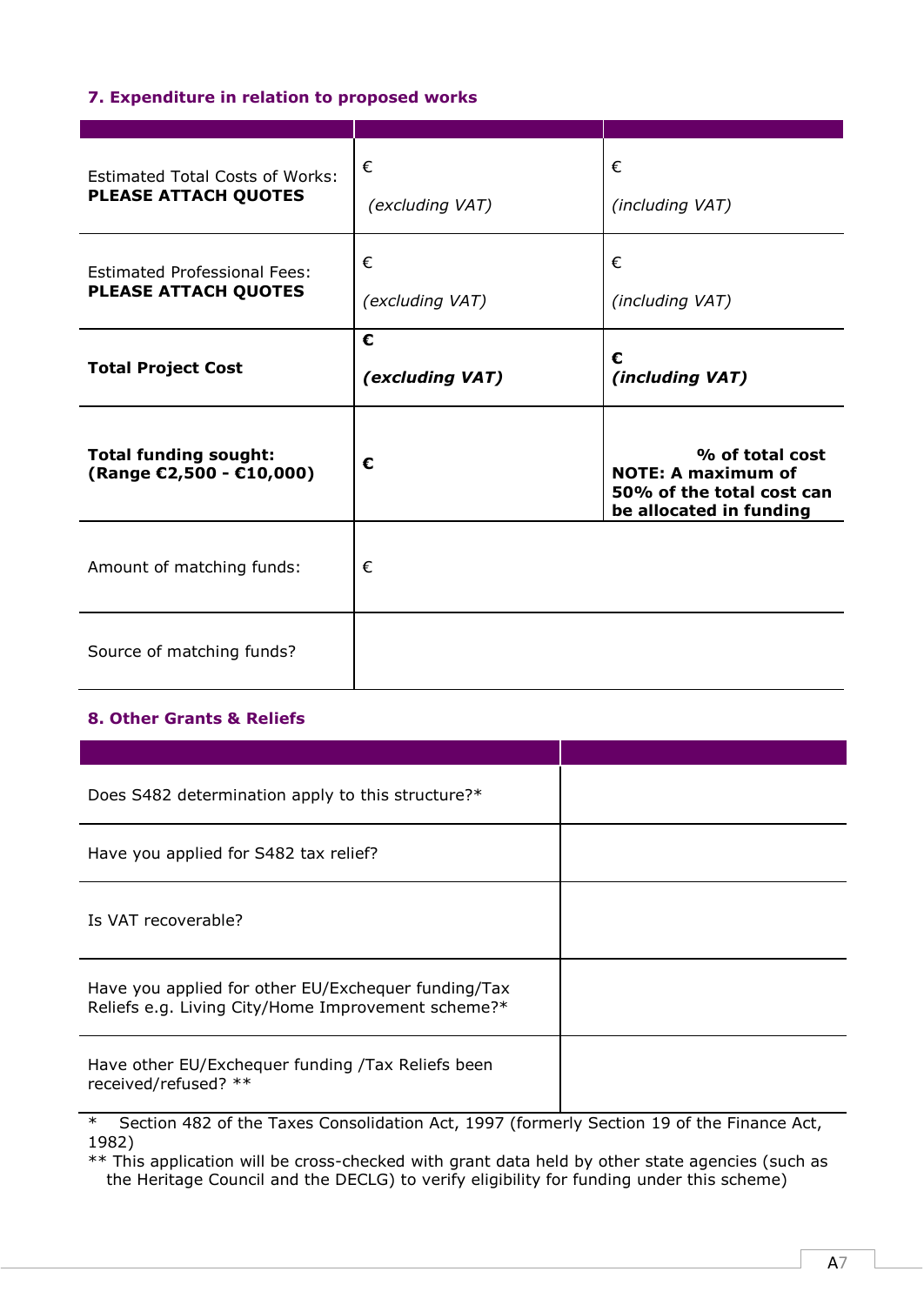# **9. Conservation Professionals employed on the project**

#### **Conservation Professional 1**

| Name:                    | Position:    |
|--------------------------|--------------|
| Address:                 |              |
| Telephone/Mobile Number: | Email:       |
| Tax Clearance Cert No:   | Expiry Date: |
|                          |              |
|                          |              |

# **Conservation Professional 2**

| Name:                    | Position:    |
|--------------------------|--------------|
| Address:                 |              |
| Telephone/Mobile Number: | Email:       |
| Tax Clearance Cert No:   | Expiry Date: |
|                          |              |
|                          |              |
|                          |              |

#### **Conservation Professional 3**

| Name:                    | Position:           |
|--------------------------|---------------------|
| Address:                 |                     |
| Telephone/Mobile Number: | Email:              |
| Tax Clearance Cert No:   | <b>Expiry Date:</b> |
|                          |                     |
|                          |                     |

# **If necessary, copy this page to include additional conservation professionals**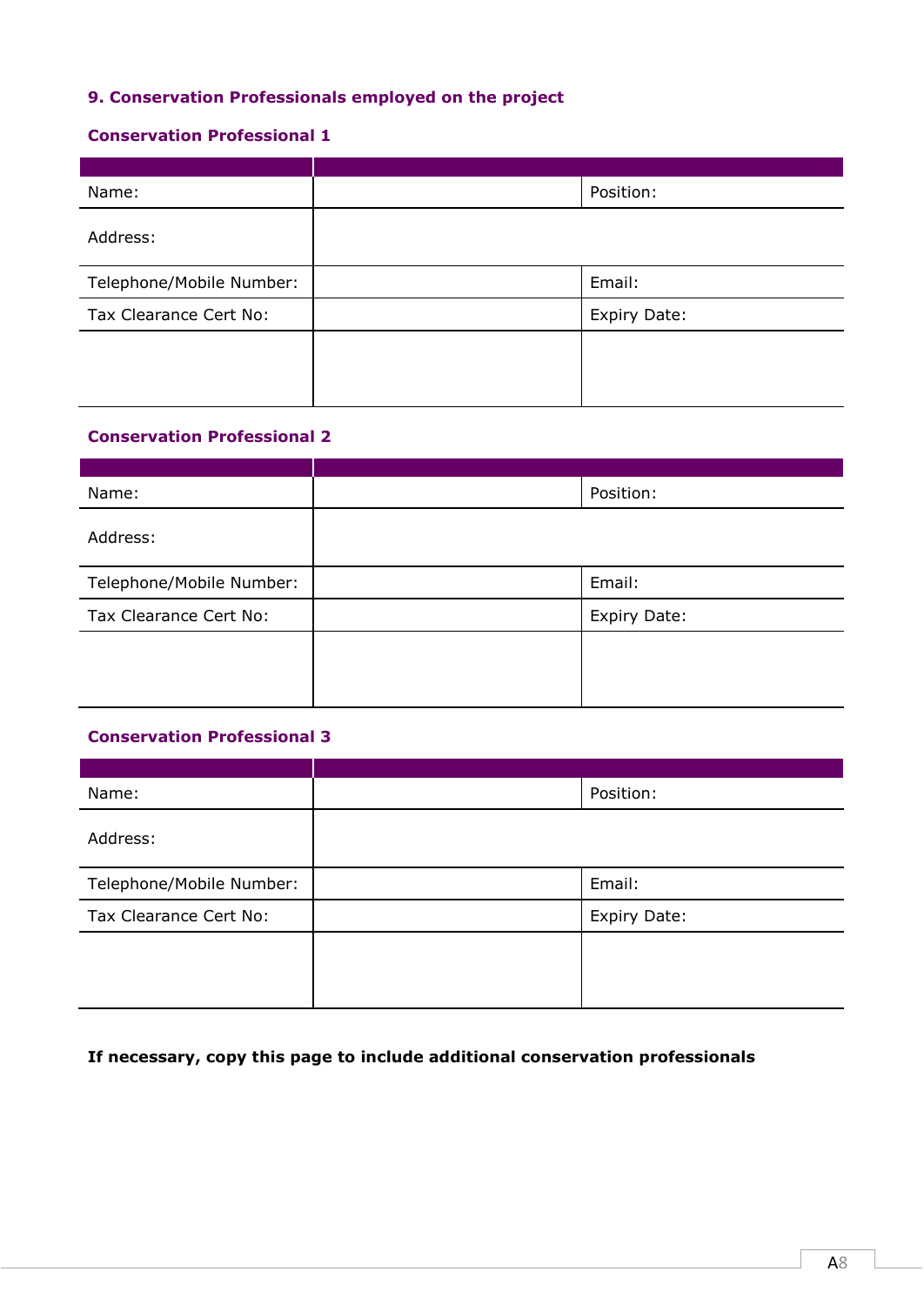### **10. Contractors/Tradespersons employed on the project**

### **Contractor(s)/Tradesperson(s) 1**

| Name:                                                                                        |      | Position:    |
|----------------------------------------------------------------------------------------------|------|--------------|
| Address:                                                                                     |      |              |
| Telephone/Mobile Number:                                                                     |      | Email:       |
| Tax Clearance Cert No:                                                                       |      | Expiry Date: |
| Satisfactory level of<br>subcontractor tax<br>compliance demonstrated:<br>$(if$ applicable)* | Yes: | No:          |

# **Contractor(s)/Tradesperson(s) 2**

| Name:                                                                                         |      | Position:    |
|-----------------------------------------------------------------------------------------------|------|--------------|
| Address:                                                                                      |      |              |
| Telephone/Mobile Number:                                                                      |      | Email:       |
| Tax Clearance Cert No:                                                                        |      | Expiry Date: |
| Satisfactory level of<br>subcontractor tax<br>compliance demonstrated:<br>(if applicable) $*$ | Yes: | No:          |

# **Contractor(s)/Tradesperson(s) 3**

| Name:                                                                                         |      | Position:    |
|-----------------------------------------------------------------------------------------------|------|--------------|
| Address:                                                                                      |      |              |
| Telephone/Mobile Number:                                                                      |      | Email:       |
| Tax Clearance Cert No:                                                                        |      | Expiry Date: |
| Satisfactory level of<br>subcontractor tax<br>compliance demonstrated:<br>(if applicable) $*$ | Yes: | No:          |

\*see [www.revenue.ie](http://www.revenue.ie/) for further details on tax clearance procedures for contractors/subcontractors

## **If necessary, copy this page to include additional contractors/tradespersons**